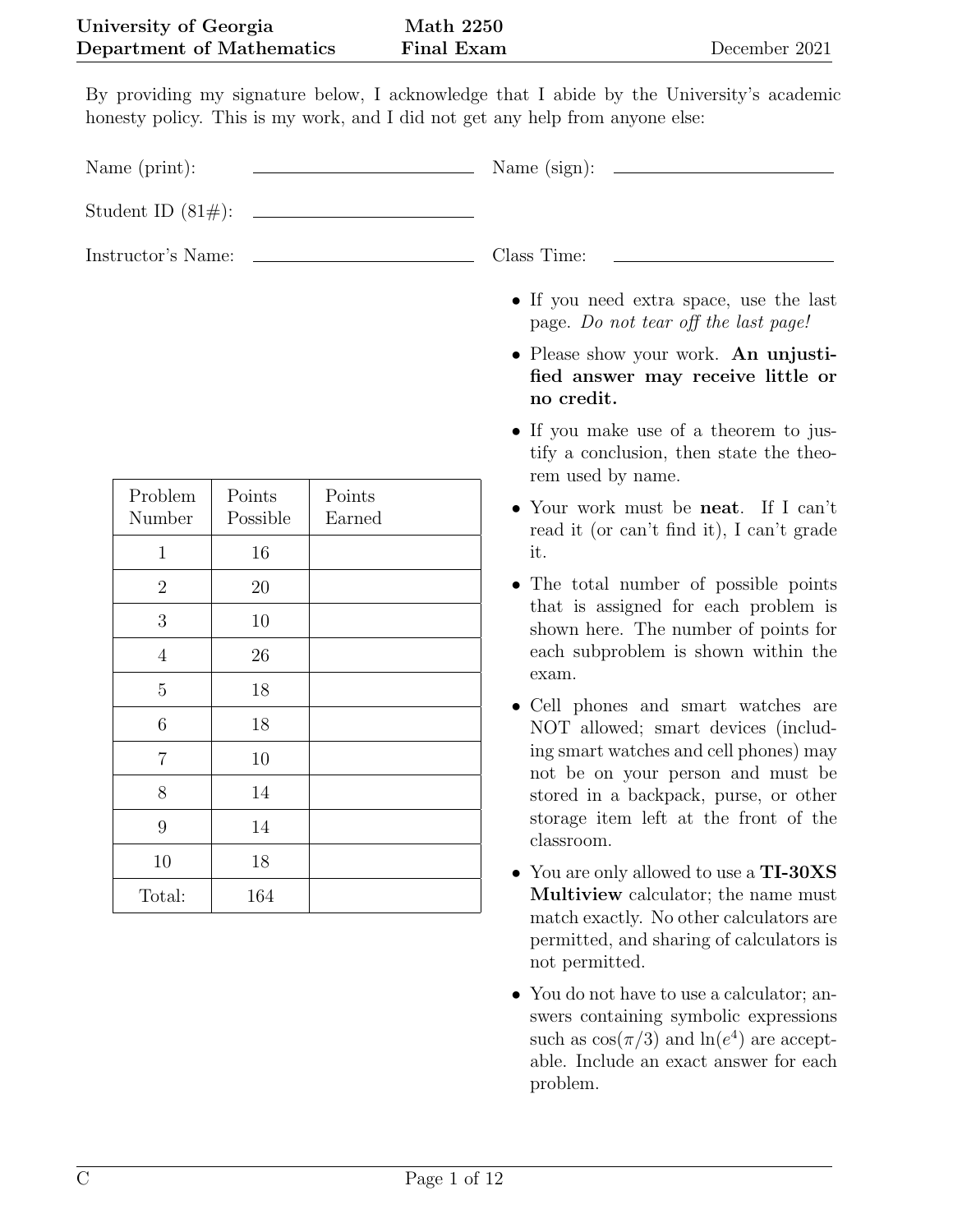- <span id="page-1-0"></span>1. Determine the following limits. If you apply L'Hopital's rule, indicate where you have applied it and why you can apply it. If your final answer is "does not exist,"  $\infty$ , or  $-\infty$ , briefly explain your answer. (You will not receive full credit for a "does not exist" answer if the answer is  $\infty$  or  $-\infty$ .)
	- (a) [4 pts]  $\lim_{x \to 5} (4 + 7x x^2)$

(b) [6 pts] 
$$
\lim_{x \to 0} \frac{e^{3x} - 1}{7x}
$$

(c) [6 pts] 
$$
\lim_{x \to \infty} \frac{7x^5 - 3x^2 + 1}{2x^5 + x^2 - 6}
$$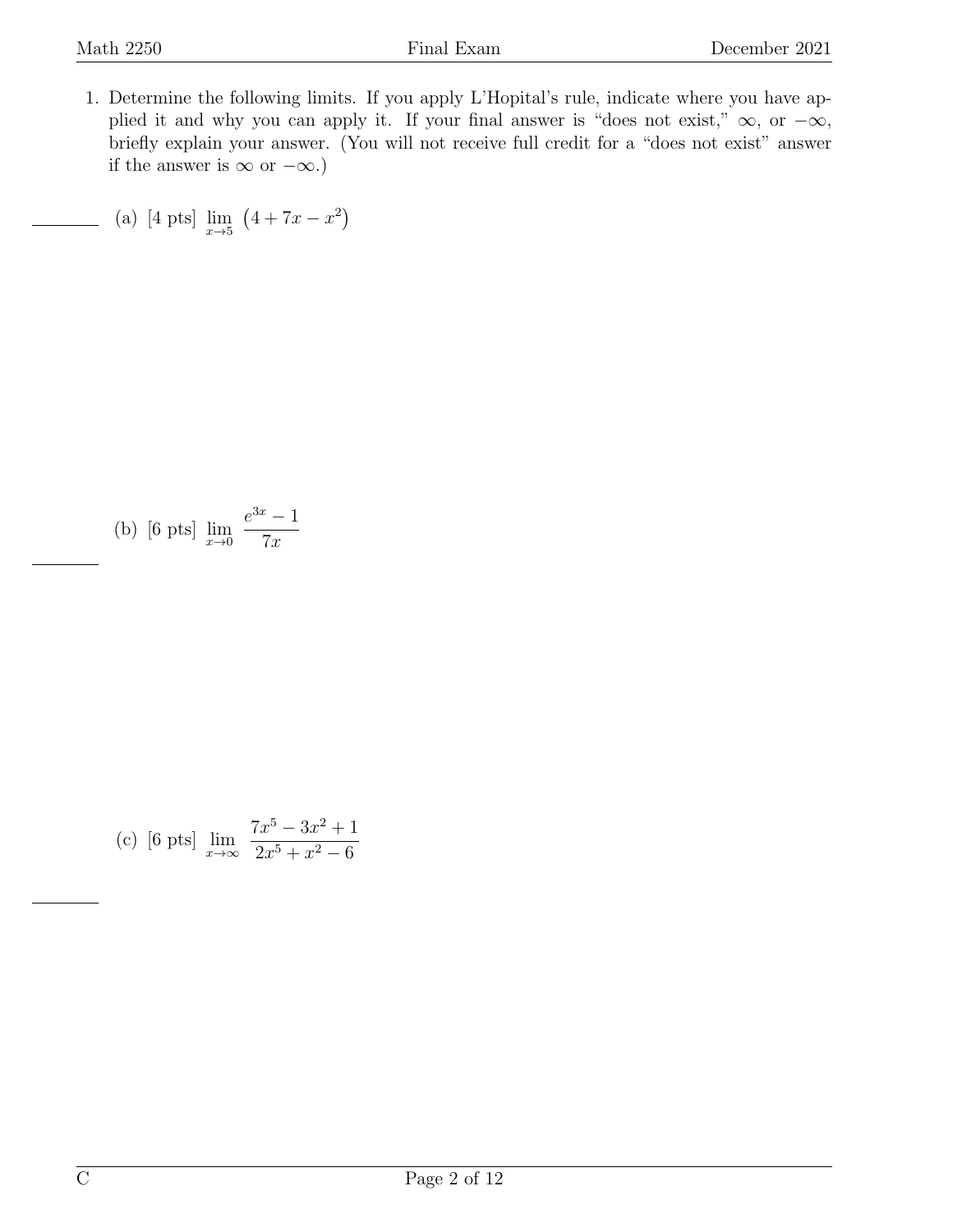<span id="page-2-0"></span>2. Consider the graph of  $y = f(x)$  given below. The grid lines are one unit apart. Based on the graph answer the following questions.



(a) [4 pts] Determine  $\lim_{x\to 2} f(x)$ .

(b) [4 pts] Determine  $f(0)$ .

(c) [6 pts] Determine all values of x in the interval  $(-5, 4)$  at which  $f(x)$  is NOT continuous. Briefly explain your thinking.

(d) [6 pts] Determine all values of x in the interval  $(-5, 4)$  at which  $f'(x)$  is undefined. Briefly explain your thinking.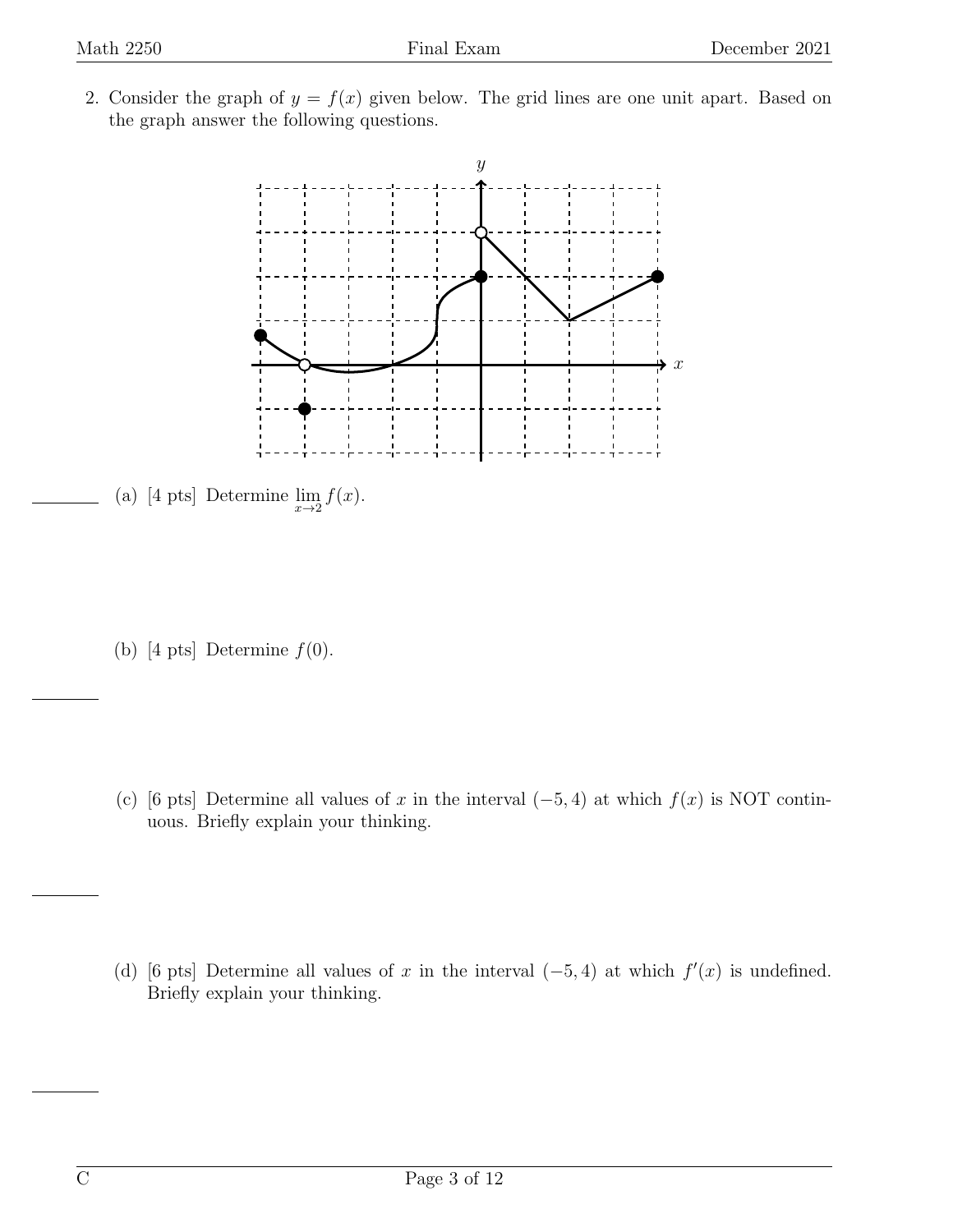<span id="page-3-0"></span>3. (a) [2 pts] State the limit definition of the derivative of  $f(x)$ .

(b) [8 pts] Use the **limit definition of the derivative** to determine the derivative of  $f(x) = \sqrt{8-3x}$ . No points will be awarded for the application of differentiation rules (and L'Hopital's rule is not allowed).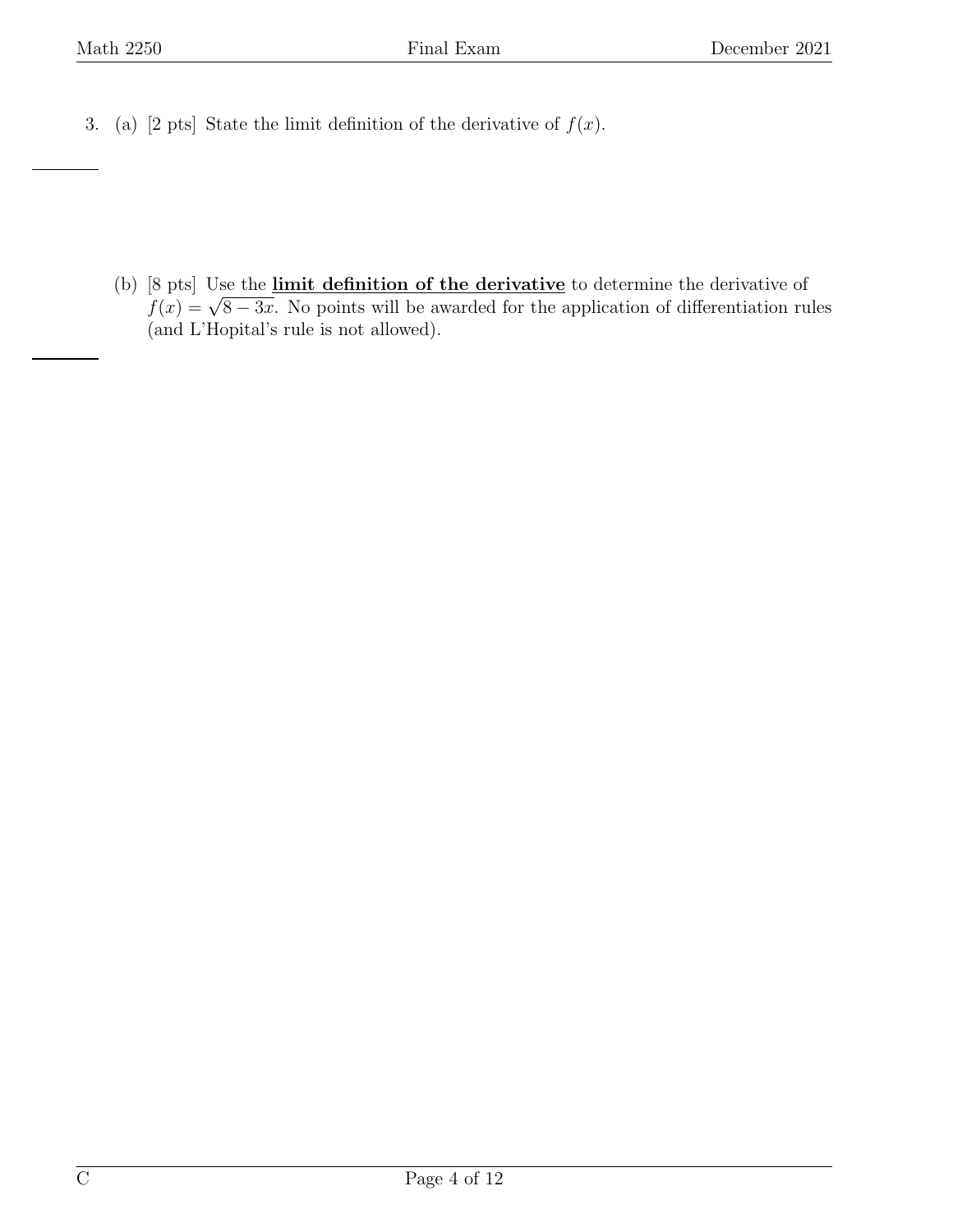<span id="page-4-0"></span>4. Determine the first derivative of each of the following functions. Remember to use correct notation to write your final answer.

(a) [6 pts] 
$$
f(x) = e^2 + \frac{5}{x^2} + \frac{x}{x+1}
$$

(b) [6 pts]  $f(x) = (2x^5 + 3) \tan(x)$ 

(c) [6 pts]  $f(x) = (\arcsin(3x))^2$ 

(d) [8 pts]  $y = x^{3x^2 - x}$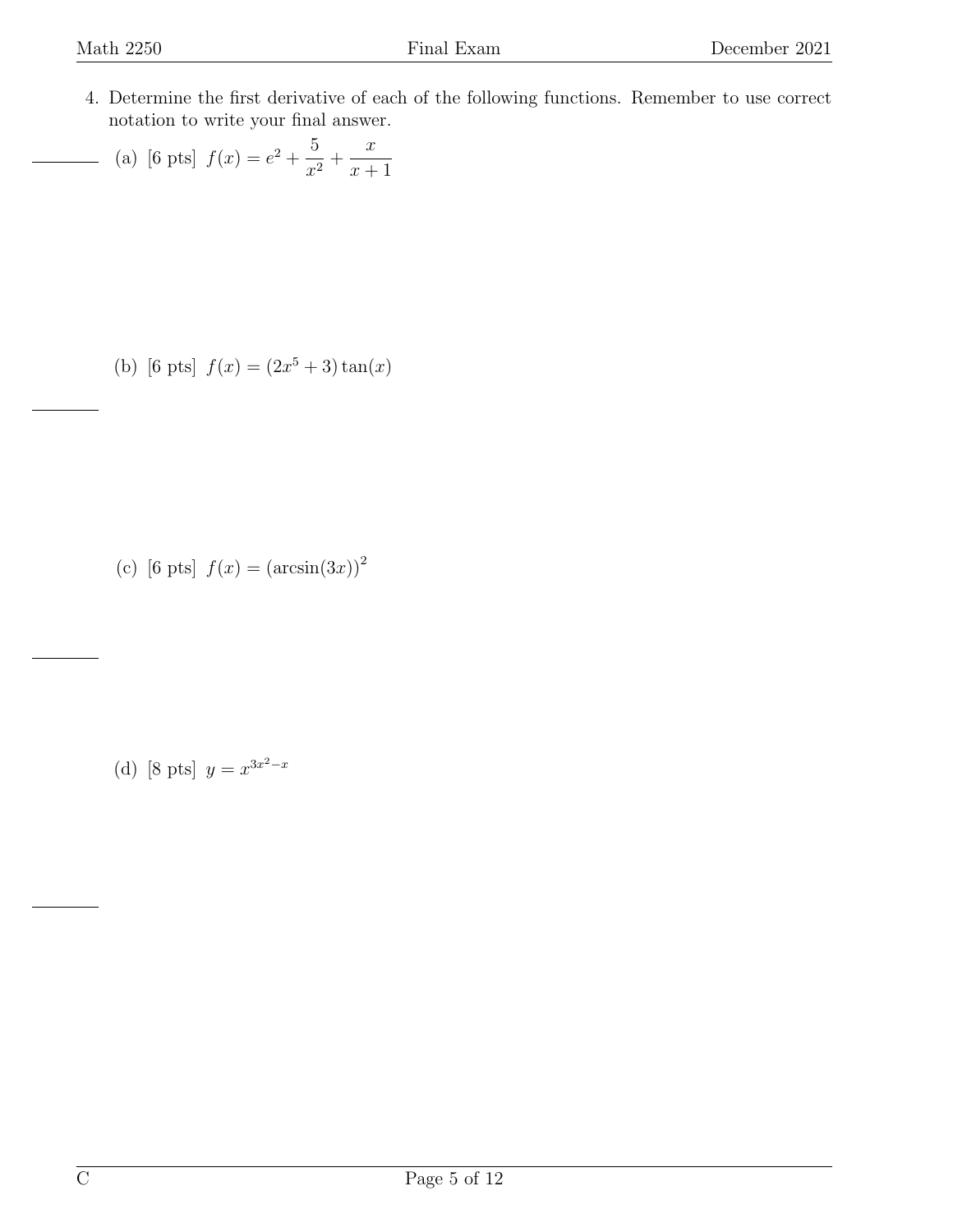<span id="page-5-0"></span>5. Determine the following indefinite integrals.

(a) [6 pts] 
$$
\int \left( \frac{6x^4 + 3x^3 - 8}{x} \right) dx
$$

(b) [6 pts] 
$$
\int \left(\cos(2x) - \frac{1}{1+x^2}\right) dx
$$

(c) [6 pts] 
$$
\int \frac{1}{\sqrt{x}(5 + 2\sqrt{x})^3} dx
$$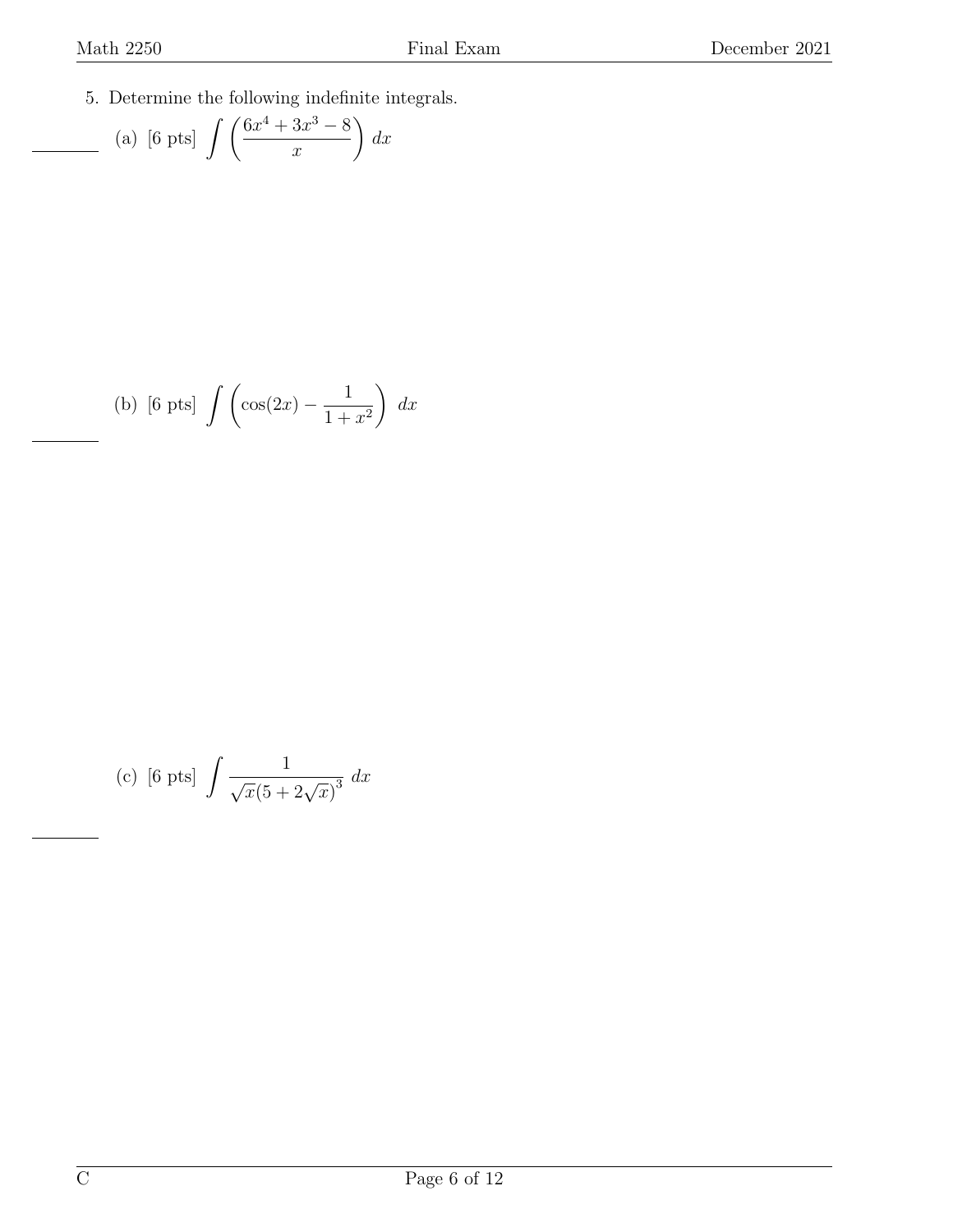<span id="page-6-0"></span>6. Evaluate the following definite integrals.

(a) [6 pts] 
$$
\int_0^1 (x^3 + e^{-3x}) dx
$$

(b) [6 pts] 
$$
\int_0^4 \sqrt{4y+9} \, dy
$$

(c) [6 pts] 
$$
\int_0^{\pi/2} \frac{\sin x}{1 + \cos x} dx
$$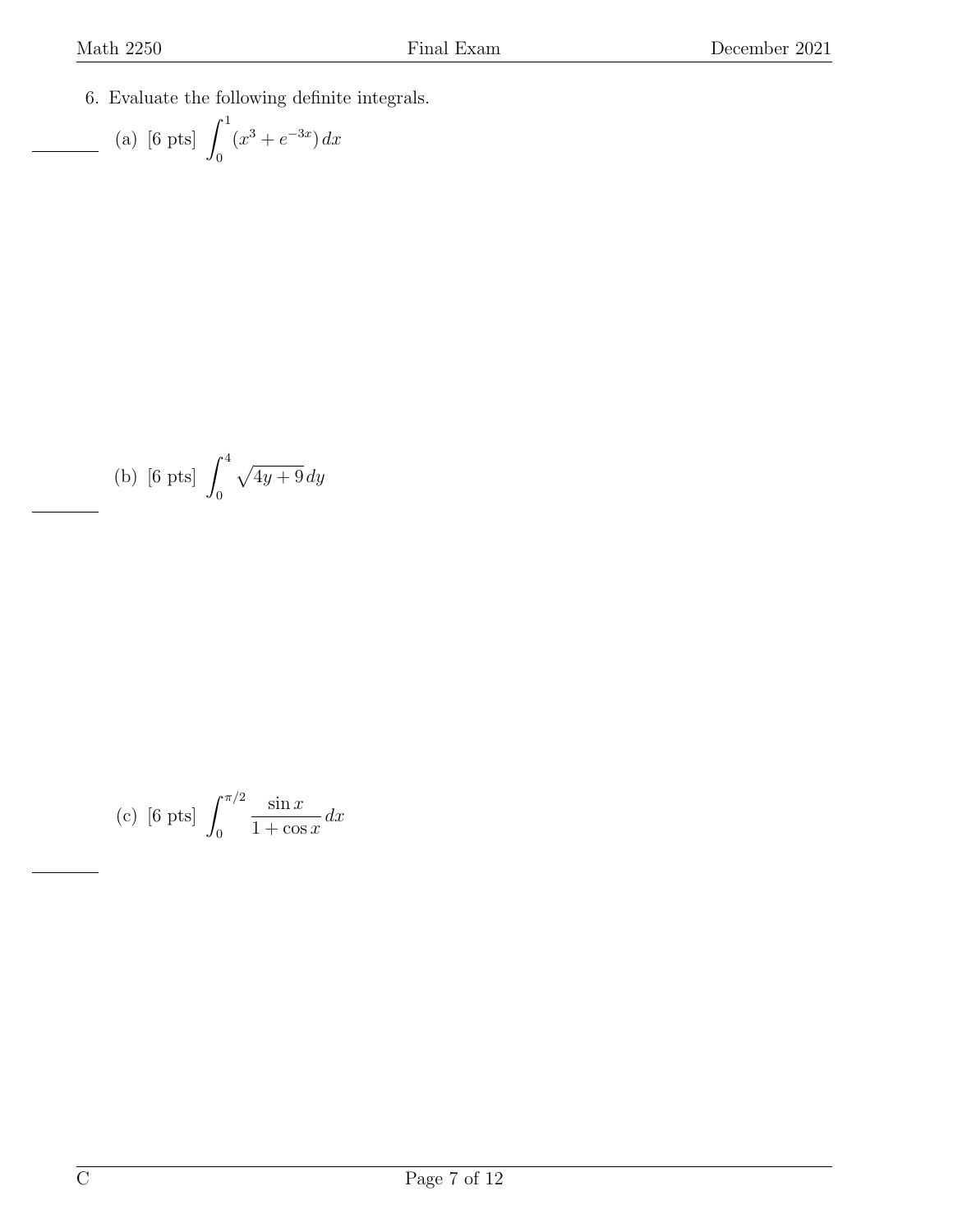<span id="page-7-0"></span>7. [10 pts] Water is added to an empty rain barrel at a rate of 30−2t gallons per hour, starting at time  $t = 0$ , until the tank is completely full. If the rain barrel holds 225 gallons, how long will it take to completely fill the tank?

Hint: What does  $30 - 2t$  gallons per hour represent?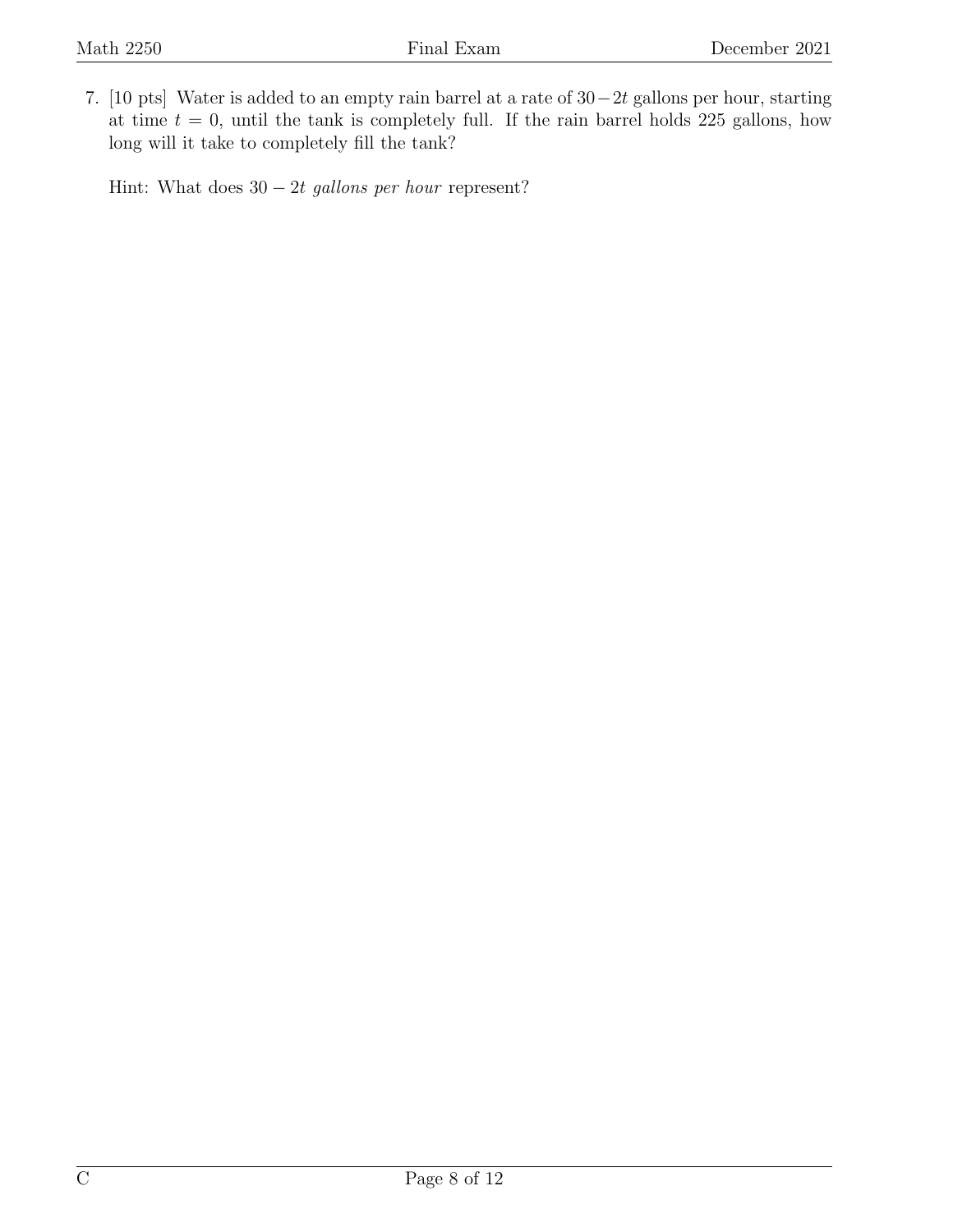<span id="page-8-0"></span>8. [14 pts] The surface area of a cube of ice is decreasing at a rate of 10  $\text{cm}^2/\text{s}$ . At what rate is the volume of the cube changing when the surface area is  $24 \text{ cm}^2$ ?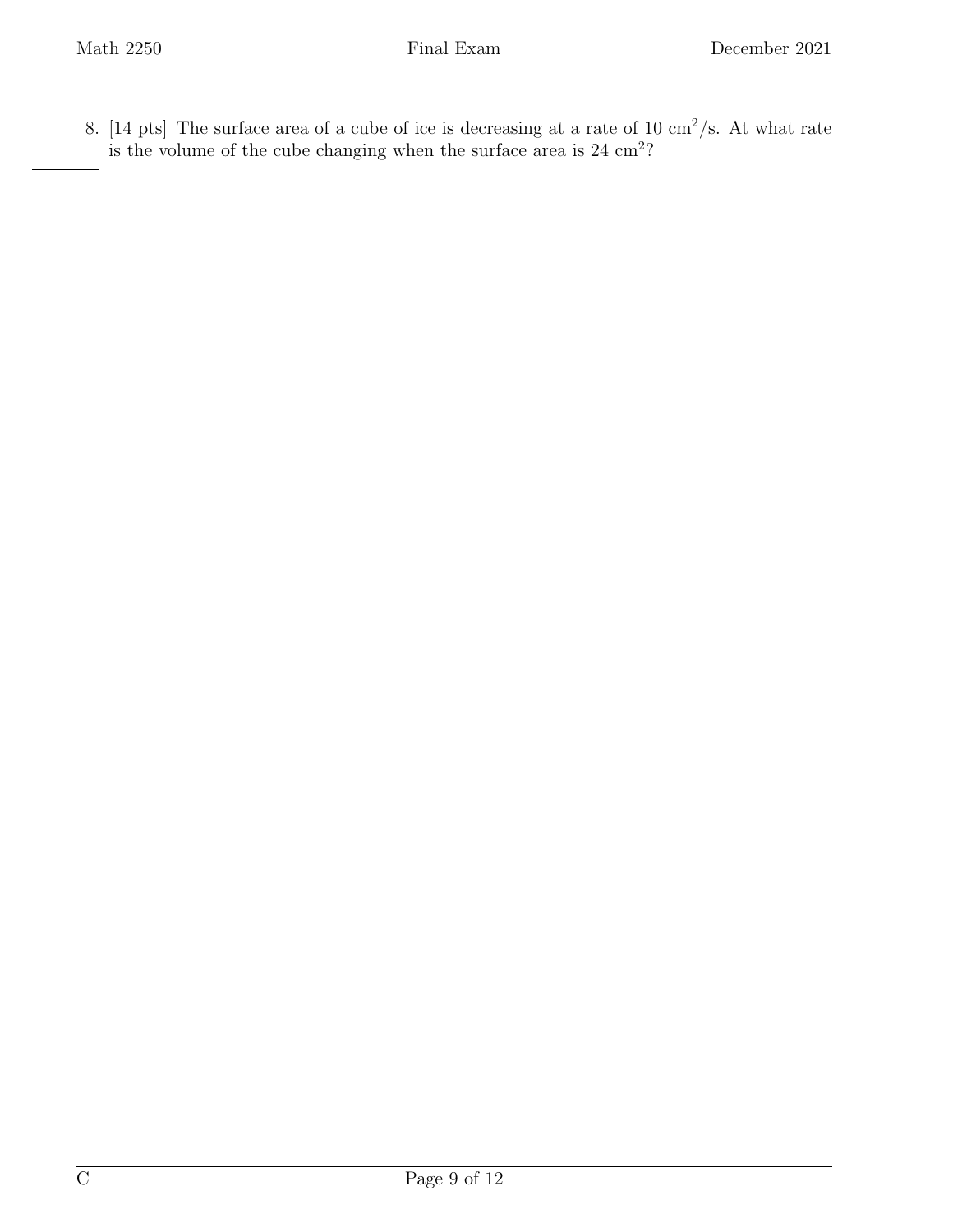<span id="page-9-0"></span>9. A rectangle is to be inscribed in the ellipse  $\frac{x^2}{4}$ 4  $+y^2 = 1$ . (See diagram below.)



(a) [10 pts] Let x represent the x-coordinate of the top-right corner of the rectangle. Determine a formula  $A(x)$  for the area of the rectangle as a function of x alone. Your final answer should include the variable  $x$  and can not include any other variables.

(b) [4 pts] Suppose you want to determine the dimensions of the rectangle that will result in the maximum possible area. Determine an appropriate domain for  $A(x)$ . Briefly explain your answer. (Note: We will not actually maximize  $A(x)$  in this problem.)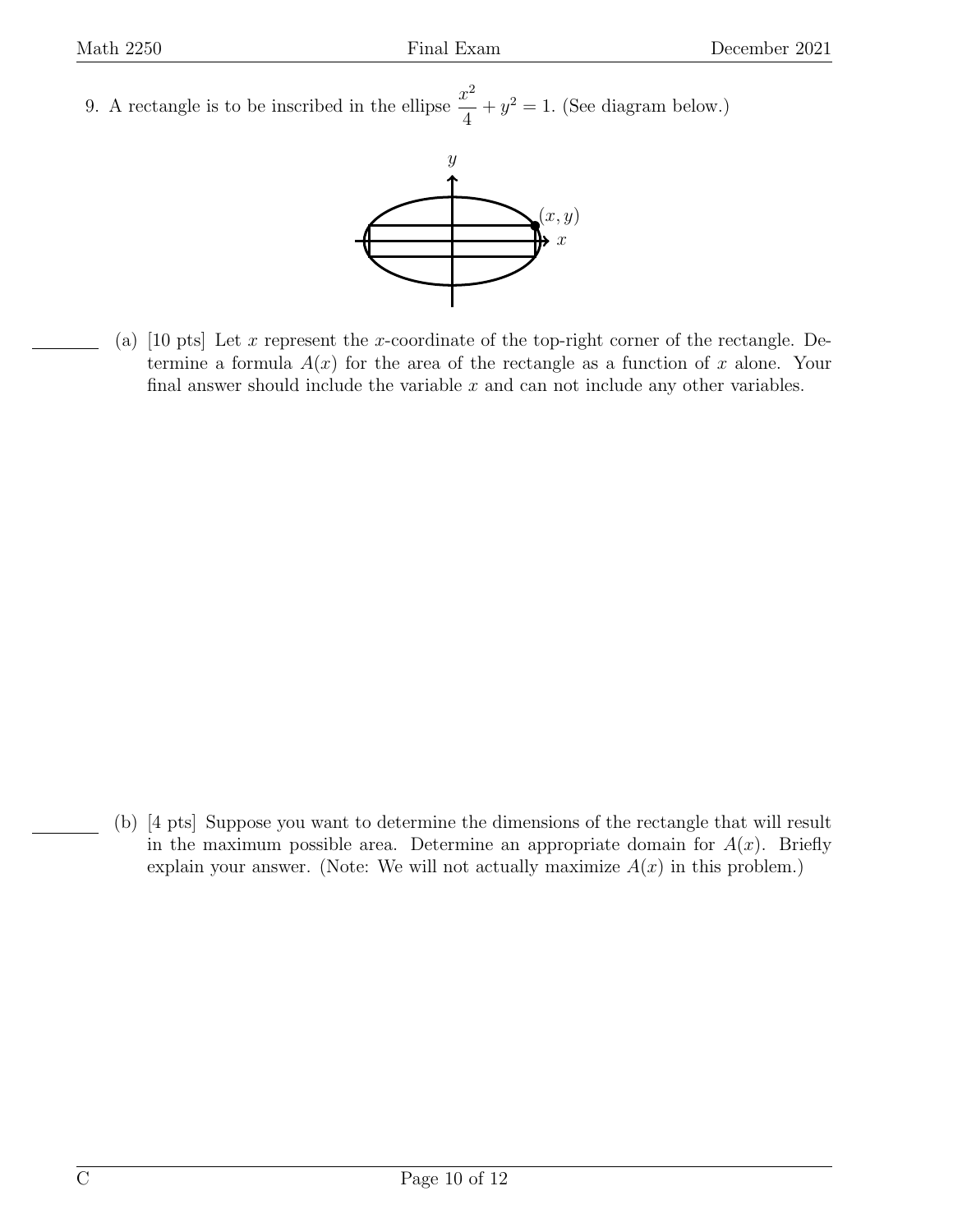<span id="page-10-0"></span>10. Suppose you want to find the dimensions (in centimeters) of the open-top cylinder with volume  $V = 16\pi$  cubic centimeters that has the minimum possible surface area.

The surface area of an open-top cylinder with radius  $r$  centimeters and height  $h$  centimeters is  $S = 2\pi rh + \pi r^2$  square centimeters. Since the volume is  $16\pi$  cubic centimeters, we know that  $16\pi = \pi r^2 h$ .

(a) [4 pts] Determine the surface area S **as a function of** r. (The variable h should not be used in your answer.)

(b) [4 pts] Determine an appropriate domain for the surface area function  $S$  from part (a), and explain briefly.

(c)  $[10 \text{ pts}]$  Use calculus techniques to determine the value of r which results in the minimum possible surface area. Write a sentence, using appropriate units, to summarize your answer.